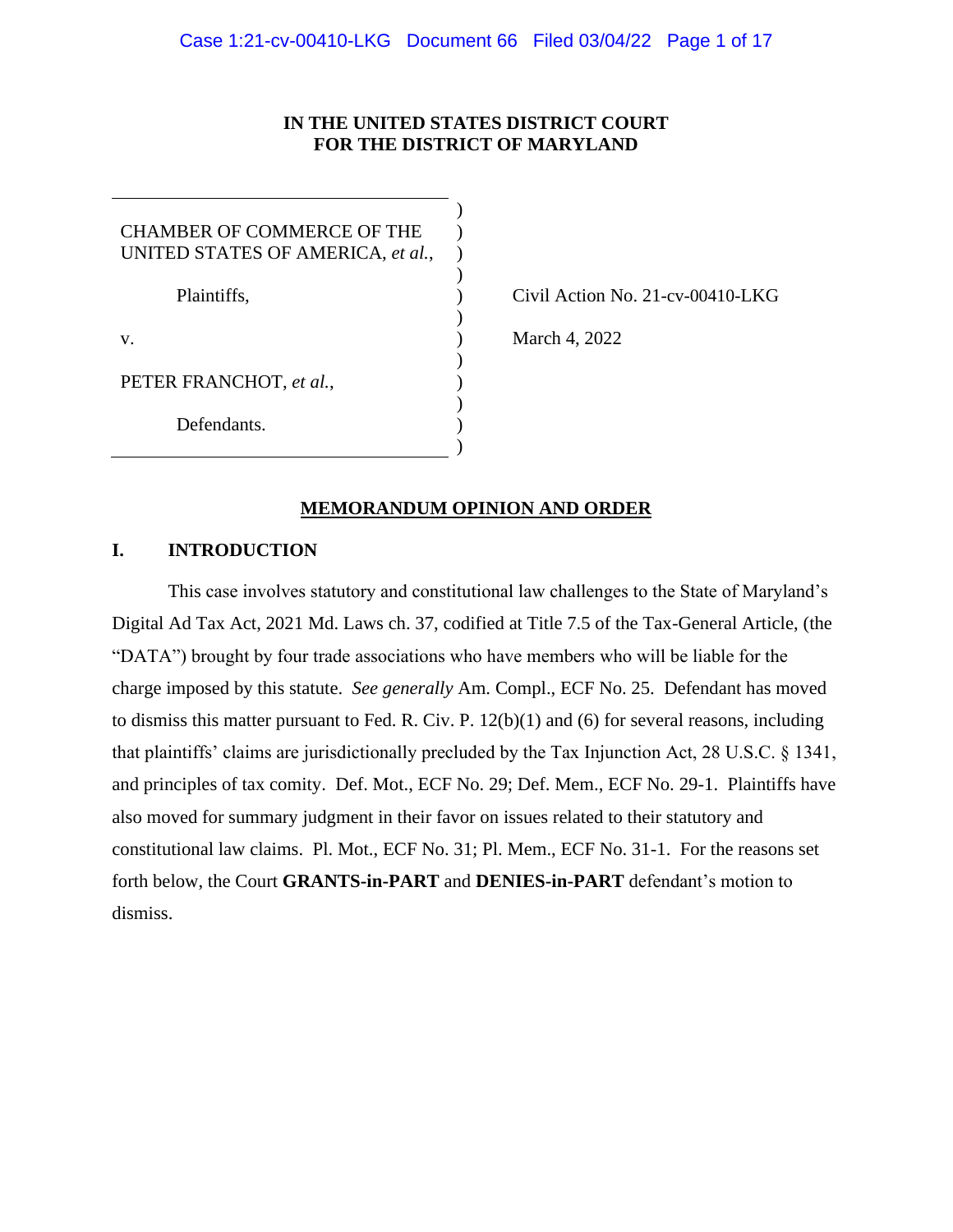# **II. FACTUAL AND PROCEDURAL BACKGROUND**<sup>1</sup>

### **A. Factual Background**

In this civil action, plaintiffs, the Chamber of Commerce of the United States of America, the Internet Association, NetChoice and the Computer & Communications Industry Association, bring statutory and constitutional law challenges to the State of Maryland's Digital Ad Tax Act, or "DATA." *See generally* Am. Compl. Specifically, plaintiffs allege in Counts I, II and III of the amended complaint that the DATA: (1) violates the Internet Tax Freedom Act, 47 U.S.C. § 151 (Count I); (2) violates the Commerce Clause (Count II); and (3) violates the Due Process Clause (Count III). *See id.* at ¶¶ 76-93. In addition, plaintiffs allege in Count IV of the amended complaint that the DATA's provision that prohibits passing on the costs of the DATA's charge violates the Commerce Clause and the First Amendment. *Id.* at ¶¶ 94-96.

### The Maryland Digital Ad Tax Act

As background, the DATA imposes a charge on a business's annual gross revenues derived from digital advertising services provided in the State of Maryland, if the business has at least \$100 million in global annual gross revenues. *See* Md. Code Ann., Tax-Gen. §§ 7.5-102 to -103. Under the DATA, "'[d]igital advertising services' include[] advertisement services on a digital interface, including advertisements in the form of banner advertising, search engine advertising, interstitial advertising, and other comparable advertising services." *Id*. at § 7.5-  $101(e)(1)$ .

The tax rate under the DATA is graduated in increments of 2.5%, from 2.5% to 10%, based upon the global annual gross revenues of the business. *See* Md. Code Ann., Tax-Gen. § 7.5-103.<sup>2</sup> In addition, the DATA requires that "[t]he Comptroller . . . adopt regulations that

<sup>&</sup>lt;sup>1</sup> The facts recited in this Memorandum Opinion and Order are taken from the amended complaint ("Am. Compl."); defendant's motion to dismiss ("Def. Mot."); and memorandum in support thereof ("Def. Mem."); plaintiffs' response in opposition to defendant's motion to dismiss and motion for summary judgment ("Pl. Mot."); and memorandum in support thereof ("Pl. Mem.").

<sup>&</sup>lt;sup>2</sup> The DATA provides that the "assessable base" is the business's "annual gross revenues derived from digital advertising services in the State [of Maryland]." *See* Md. Code Ann., Tax-Gen. § 7.5-101(c). The statute also provides that the assessable base is determined by using an apportionment fraction, based upon the annual gross revenues of the business derived from digital advertising services in Maryland (the numerator) and in the United States (the denominator). *Id*. at § 7.5-102(b)(1).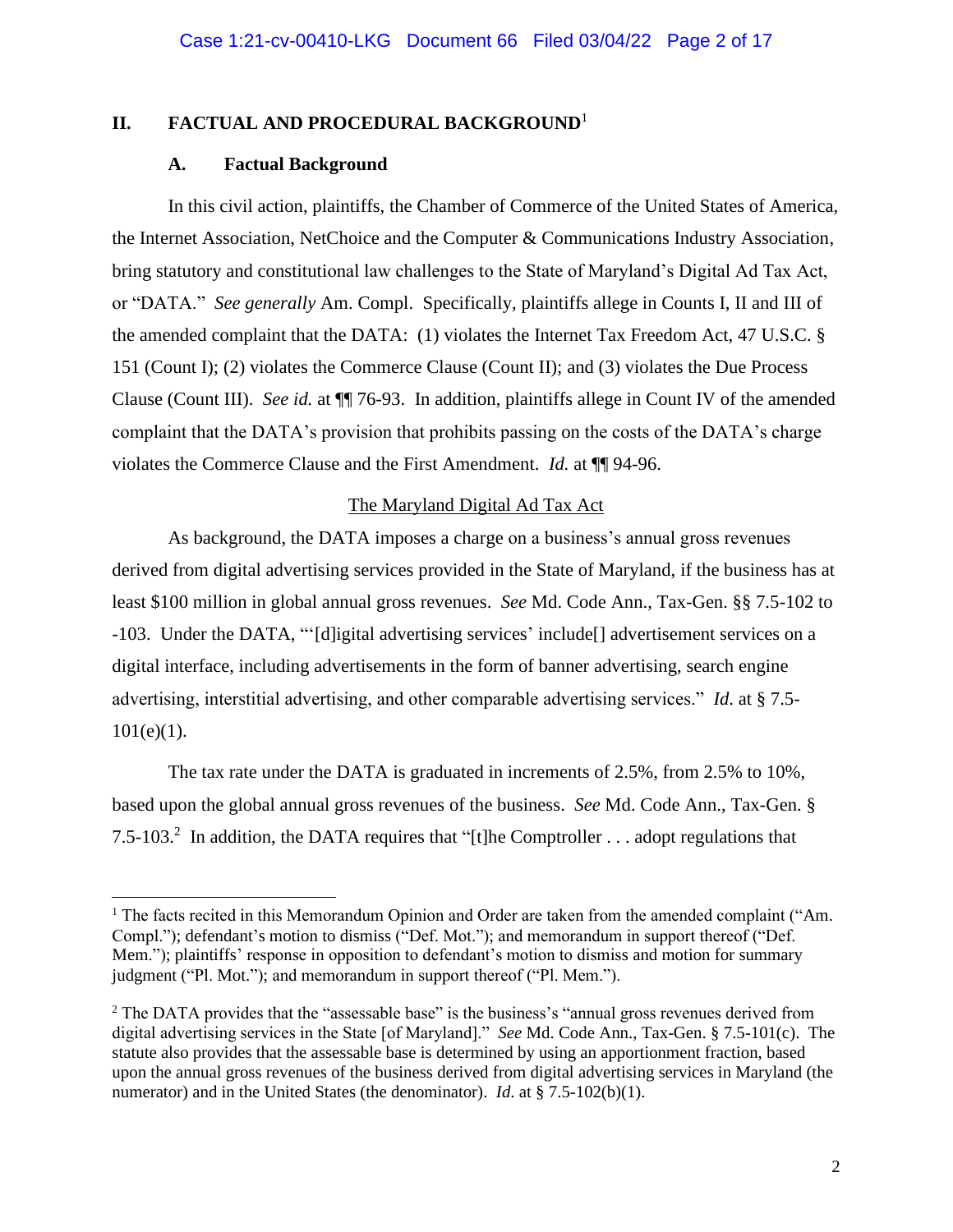### Case 1:21-cv-00410-LKG Document 66 Filed 03/04/22 Page 3 of 17

determine the state from which revenues from digital advertising services are derived." *Id*. at §  $7.5 - 102(b)(2)$ .

In 2021, the Maryland General Assembly adopted certain amendments to the DATA, which: (1) exclude advertising services on digital interfaces owned or operated by a broadcast entity, or news media entity and (2) prohibit a covered taxpayer from directly passing on the cost of the digital ad tax to a purchaser of digital advertising services. *See* 2021 Md. Laws ch. 669, § 1 (S.B. 787) (amending Md. Code Ann., Tax-Gen. §§ 7.5-101 to -102). The so-called "passthrough" prohibition in the DATA, as amended, provides that: "[a] person who derives gross revenues from digital advertising services in the State may not directly pass on the cost of the tax imposed under this section to a customer who purchases the digital advertising services by means of a separate fee, surcharge, or line-item." *See* Md. Code Ann., Tax-Gen. § 7.5-102(c).

The proceeds collected via the DATA's charge are distributed to the Blueprint for Maryland's Future Fund. *See* Md. Code Ann., Tax-Gen. § 2-4A-02. This fund is used to pay for a comprehensive package of improvements that are intended to "transform Maryland's education system to world-class student achievement levels." *See* Md. Code Ann., Educ. § 1-301(a).

### Methods For Challenging A Tax Under Maryland Law

Maryland law affords two methods for a taxpayer to raise an objection to a tax, including a state or federal constitutional challenge.

First, the so-called "post-deprivation remedy" allows a taxpayer to first pay the disputed tax and then seek a refund. *See* Md. Code Ann., Tax-Gen. § 13-901(a) ("A claim for refund may be filed with the tax collector who collects the tax, fee, or charge by a claimant who: (1) erroneously pays to the State a greater amount of tax, fee, charge, interest, or penalty than is properly and legally payable; [or] (2) pays to the State a tax, fee, charge, interest, or penalty that is erroneously, illegally, or wrongfully assessed or collected in any manner."). If a postdeprivation remedy is pursued, the Comptroller will "(1) investigate each claim for refund; and (2) conduct a hearing at the request of the claimant prior to a final determination on the claim." *See id*. at § 13-904(a).

Thereafter, the Comptroller issues a notice of "the determination of the claim for refund." *Id*. at § 13-904(b). Maryland law also provides that, if the taxpayer disagrees with the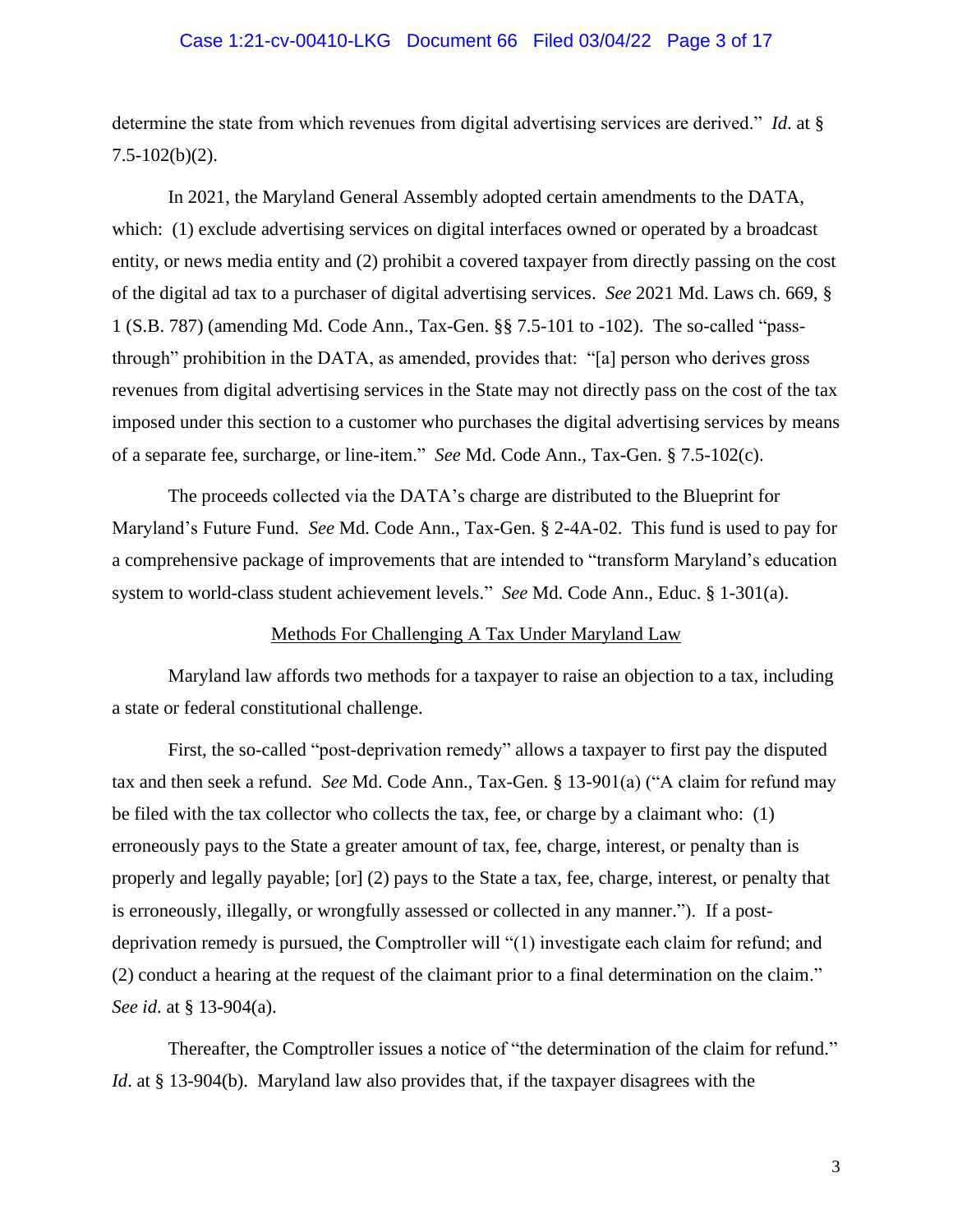# Case 1:21-cv-00410-LKG Document 66 Filed 03/04/22 Page 4 of 17

Comptroller's determination, or if the Comptroller does not issue its determination within six months after filing the claim, the taxpayer can appeal to the Maryland Tax Court. *Id*. at § 13- 510(a)(6) ("[W]ithin 30 days after the date on which a notice is mailed, a person or governmental unit that is aggrieved by the action in the notice may appeal to the Tax Court from:  $\dots$  (6) a disallowance of a claim for refund under § 13-904 of this title."); *id*. at § 13-510(b) ("If a tax collector does not make a determination on a claim for refund within 6 months after the claim is filed, the claimant may: (1) consider the claim as being disallowed; and (2) appeal the disallowance to the Tax Court.").

A second option is for a taxpayer to pursue the so-called "pre-deprivation remedy" under Maryland law, which allows a taxpayer to challenge a tax before paying the tax. *Id*. at § 13-401 ("[I]f a tax collector examines or audits a return and determines that the tax due exceeds the amount shown on the return, the tax collector shall assess the deficiency."). This remedy is available if the Comptroller determines that a taxpayer did not pay tax that was due and issues an assessment. *Id*. A taxpayer may choose to contest such an assessment by filing an appeal directly with the Maryland Tax Court. *Id*. at § 13-510(a)(1) ("[W]ithin 30 days after the date on which a notice is mailed, a person or governmental unit that is aggrieved by the action in the notice may appeal to the Tax Court from: (1) a final assessment of tax, interest, or penalty under this article[.]"); *see also Comptroller v. Phillips*, 865 A.2d 590, 594 n.5 (Md. 2005) ("§ 13– 510(a)(1) of the Tax–General Article authorizes a person aggrieved by a tax assessment to appeal to the Tax Court.").

In this regard, Maryland law provides that "[t]he [Maryland] Tax Court shall have full power to hear, try, determine, or remand any matter before it" and that the Maryland Tax Court "may reassess or reclassify, abate, modify, change or alter any valuation, assessment, classification, tax or final order appealed to the Tax Court." Md. Code Ann., Tax-Gen § 13- 528(a). The Maryland Tax Court can also abate penalties and interest on an assessment. *See, e.g.*, *Frey v. Comptroller*, 29 A.3d 475, 519 (Md. 2011) (stating that the Maryland Tax Court is authorized to abate assessed interest for "reasonable cause" or "an obvious error").

Lastly, Maryland law provides for judicial review of the determinations of the Maryland Tax Court to the Circuit Court of Maryland in both pre-deprivation and post-deprivation cases. Md. Code Ann., Tax-Gen. § 13-532(a)(2). A judgment of the Circuit Court of Maryland is also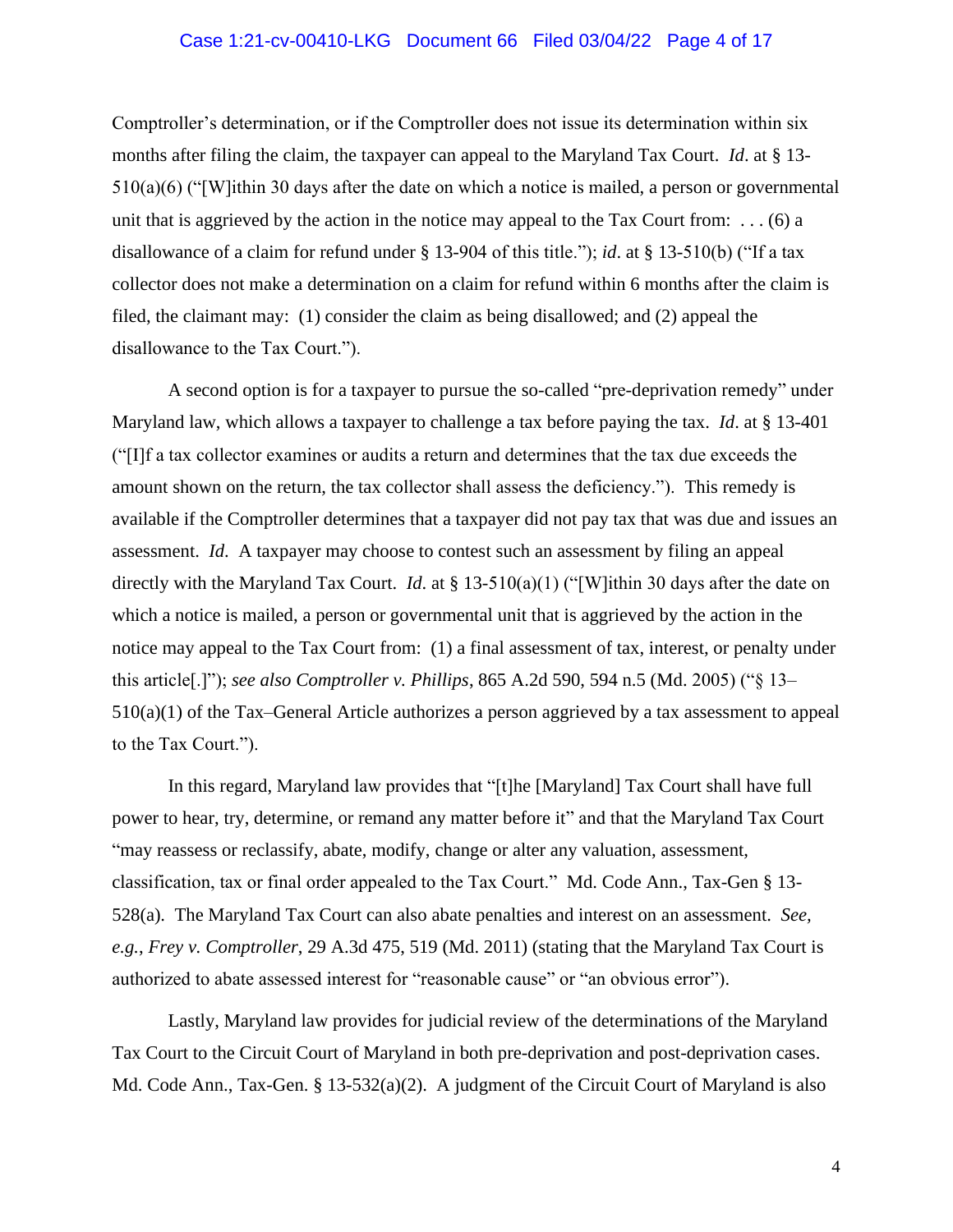### Case 1:21-cv-00410-LKG Document 66 Filed 03/04/22 Page 5 of 17

appealable by right to Maryland's Court of Special Appeals, with discretionary review by the Maryland Court of Appeals available via writ of certiorari. *See* Md. Code Ann., Cts. & Jud. Proc. §§ 12-201, 12-301, 12-307 and 12-308.

#### **B. Procedural Background**

Plaintiffs commenced this action on February 18, 2021. *See* Compl., ECF No. 1. On April 30, 2021, plaintiffs filed an amended complaint. *See* Am. Compl.

On June 15, 2021, defendant filed a motion to dismiss the amended complaint, pursuant to Fed. R. Civ. P. 12(b)(1) and (6), and a memorandum in support thereof. *See* Def. Mot; Def. Mem. On July 29, 2021, plaintiffs filed a response in opposition to defendant's motion to dismiss and a motion for summary judgment, pursuant to Fed. R. Civ. P. 56. *See* Pl. Mot.; Pl. Mem.

On September 13, 2021 defendant filed a reply in support of his motion to dismiss and a response in opposition to plaintiffs' motion for summary judgment. *See* Def. Resp., ECF No. 36. Plaintiffs filed a reply in support of their motion for summary judgment on October 13, 2021. *See* Pl. Reply, ECF No. 47.

On November 19, 2021 defendant filed a supplemental brief on the applicability of the Tax Injunction Act to plaintiffs' claims. *See* Def. Supp. Br., ECF No. 56. On December 13, 2021, plaintiffs filed a responsive supplemental brief on this jurisdictional issue. *See* Pl. Supp. Br., ECF No. 57. On February 17, 2022, the Court held oral argument on this jurisdictional issue.

#### **III. LEGAL STANDARDS**

# **A. Fed. R. Civ. P. 12(b)(1)**

A motion to dismiss for lack of subject-matter jurisdiction pursuant to Fed. R. Civ. P. 12(b)(1) is a challenge to the Court's "competence or authority to hear the case." *Davis v. Thompson*, 367 F. Supp. 2d 792, 799 (D. Md. 2005). The United States Supreme Court has explained that subject-matter jurisdiction is a "threshold matter" that is "inflexible and without exception." *Steel Co. v. Citizens for a Better Env't*, 523 U.S. 83, 94-95 (1998) (quoting *Mansfield, C. & L.M.R. Ry. Co. v. Swan*, 111 U.S. 379, 382 (1884)). And so, an objection that the Court lacks subject-matter jurisdiction "may be raised by a party, or by a court on its own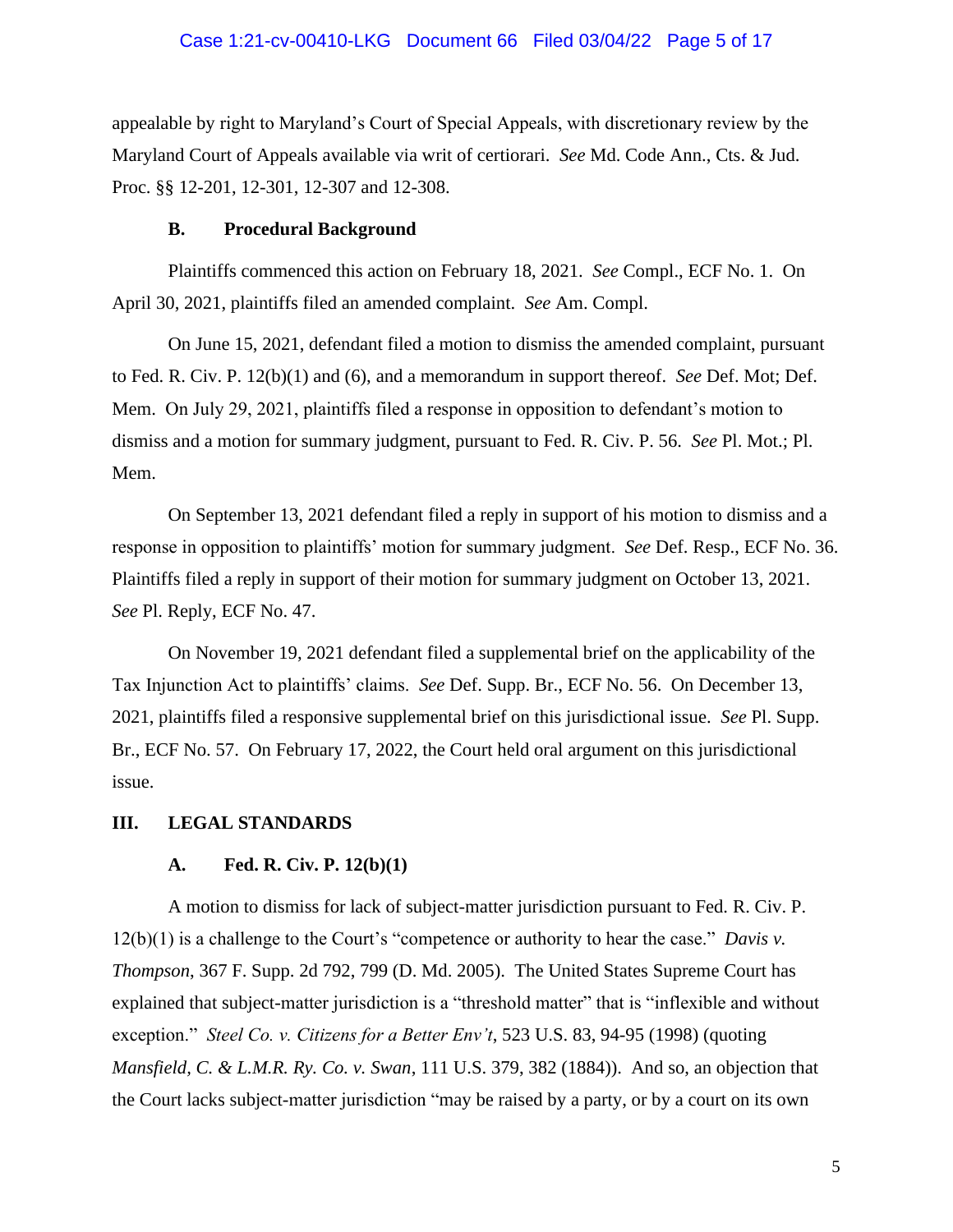#### Case 1:21-cv-00410-LKG Document 66 Filed 03/04/22 Page 6 of 17

initiative, at any stage in the litigation, even after trial and the entry of judgment." *Arbaugh v. Y&H Corp.*, 546 U.S. 500, 506 (2006).

The United States Court of Appeals for the Fourth Circuit has also explained that the plaintiff bears the burden of establishing that subject-matter jurisdiction exists. *Evans v. B.F. Perkins Co.*, 166 F. 3d 642, 647 (4th Cir. 1999) (citing *Richmond, Fredericksburg & Potomac R. Co. v. United States*, 945 F.2d 765, 768 (4th Cir. 1991)). And so, if plaintiffs "fail[] to allege facts upon which the court may base jurisdiction," the Court should grant a motion to dismiss for lack of subject-matter jurisdiction. *Davis*, 367 F. Supp. 2d at 799.

#### **B. Fed. R. Civ. P. 12(b)(6)**

To survive a motion to dismiss pursuant to Fed. R. Civ. P. 12(b)(6), a complaint must allege enough facts to state a plausible claim for relief. *Ashcroft v. Iqbal*, 556 U.S. 662, 678 (2009) (citing *Bell Atl. Corp. v. Twombly*, 550 U.S. 544, 570 (2007)). A claim is plausible when "the plaintiff pleads factual content that allows the [C]ourt to draw the reasonable inference that the defendant is liable for the misconduct alleged." *Id.* (citing *Twombly*, 550 U.S. at 556). When evaluating the sufficiency of a plaintiff's claims under Fed. R. Civ. P. 12(b)(6), the Court accepts the factual allegations in the complaint as true and construes them in the light most favorable to the plaintiff. *Nemet Chevrolet, Ltd. v. Consumeraffairs.com, Inc.*, 591 F.3d 250, 253 (4th Cir. 2009); *Lambeth v. Bd. of Comm'rs of Davidson Cty.*, 407 F.3d 266, 268 (4th Cir. 2005) (citations omitted). But, the complaint must contain more than "legal conclusions, elements of a cause of action, and bare assertions devoid of further factual enhancement . . . ." *Nemet Chevrolet*, 591 F.3d at 255. And so, the Court should grant a motion to dismiss for failure to state a claim if "it is clear that no relief could be granted under any set of facts that could be proved consistent with the allegations." *GE Inv. Private Placement Partners II, L.P. v. Parker,* 247 F.3d 543, 548 (4th Cir. 2001) (quoting *H.J. Inc. v. Nw. Bell Tel. Co.,* 492 U.S. 229, 249-50 (1989)).

#### **C. Fed. R. Civ. P. 56**

Under Fed. R. Civ. P. 56, the Court may grant summary judgment if the moving party demonstrates that there is no genuine issue as to any material fact and that the moving party is entitled to judgment as a matter of law. Fed. R. Civ. P. 56(a); *Anderson v. Liberty Lobby, Inc.*, 477 U.S. 242, 250 (1986); *Celotex Corp. v. Catrett*, 477 U.S. 317, 322 (1986). A fact is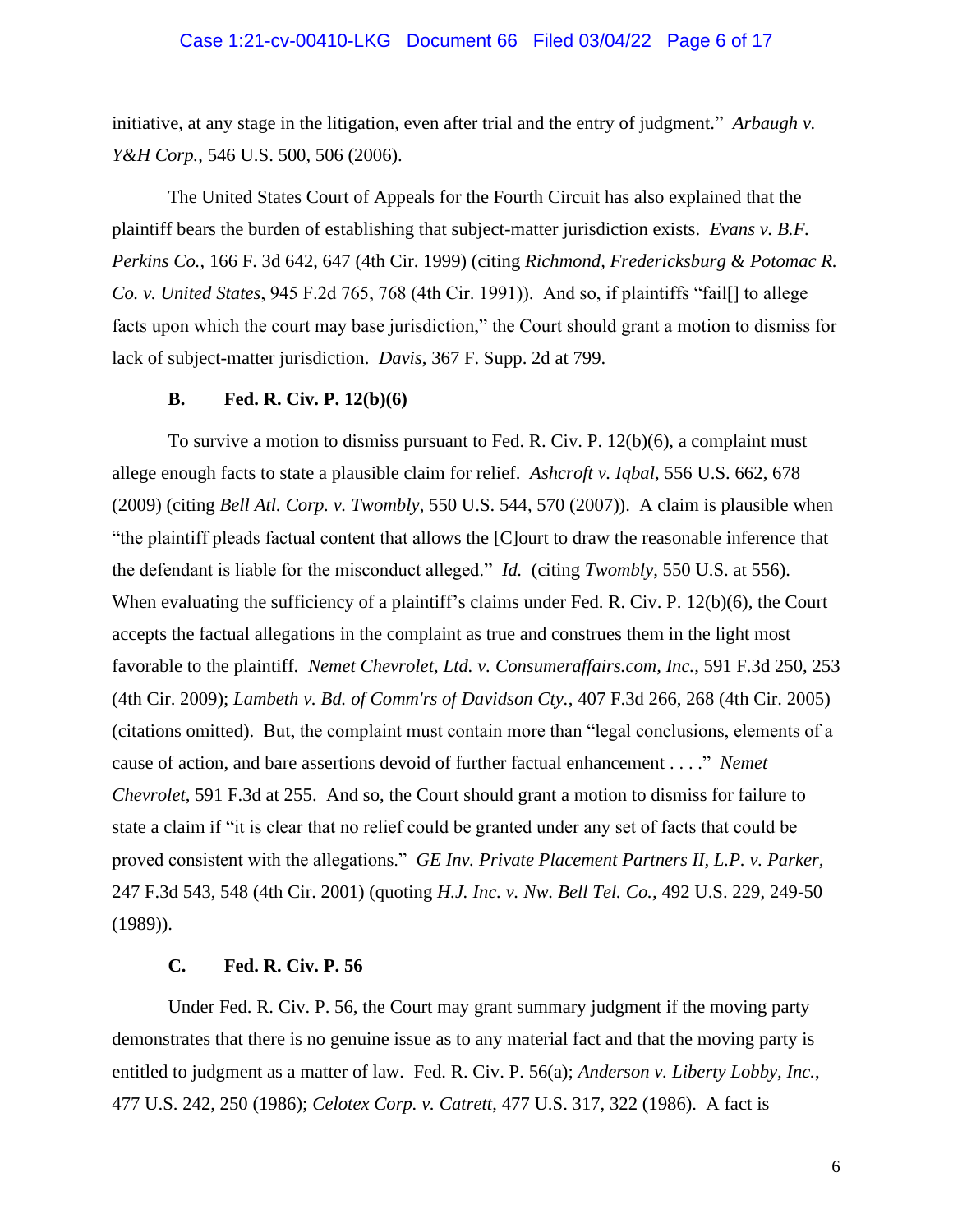## Case 1:21-cv-00410-LKG Document 66 Filed 03/04/22 Page 7 of 17

"material" if it "might affect the outcome of the suit under the governing law." *Anderson*, 477 U.S. at 248. A dispute is "genuine" if sufficient evidence favoring the nonmoving party exists for the trier of fact to return a verdict for that party. *Id.* When considering a motion for summary judgment, the Court views the facts in the light most favorable to the nonmoving party, with all justifiable inferences drawn in that party's favor. *Id.* at 255 (citation omitted). But, the Court may rely only on facts supported in the record. *See Bouchat v. Balt. Ravens Football Club, Inc*., 346 F.3d 514, 522 (4th Cir. 2003). And so, the Court may not rely upon unsubstantiated assertions that are provided in the pleadings. *See id.*

#### **D. The Tax Injunction Act**

Lastly, the Tax Injunction Act, [28 U.S.C. § 1341,](https://1.next.westlaw.com/Link/Document/FullText?findType=L&pubNum=1000546&cite=28USCAS1341&originatingDoc=Iaa639b10adf711e5b10893af99153f48&refType=LQ&originationContext=document&transitionType=DocumentItem&ppcid=f188b5ee68c04b878903a55aeef1f465&contextData=(sc.History*oc.Default)) ("TIA") provides that federal courts lack subject-matter jurisdiction to "enjoin, suspend or restrain the assessment, levy or collection of any tax under State law where a plain, speedy and efficient remedy may be had in the courts of such State." [28 U.S.C. § 1341.](https://1.next.westlaw.com/Link/Document/FullText?findType=L&pubNum=1000546&cite=28USCAS1341&originatingDoc=Iaa639b10adf711e5b10893af99153f48&refType=LQ&originationContext=document&transitionType=DocumentItem&ppcid=f188b5ee68c04b878903a55aeef1f465&contextData=(sc.History*oc.Default)) And so, the TIA is a jurisdictional bar that is not subject to waiver. *Clear Channel Outdoor v. Mayor and City Council*, 153 F. Supp. 3d 865, 870 (D. Md. 2015); *see also [Brittingham 62, LLC v. Somerset Cty. Sanitary Dist., Inc](https://1.next.westlaw.com/Link/Document/FullText?findType=Y&serNum=2029785962&pubNum=0000999&originatingDoc=Iaa639b10adf711e5b10893af99153f48&refType=RP&originationContext=document&transitionType=DocumentItem&ppcid=f188b5ee68c04b878903a55aeef1f465&contextData=(sc.History*oc.Default))*., No. 12–3104, 2013 [WL 398098, at \\*3 \(D.](https://1.next.westlaw.com/Link/Document/FullText?findType=Y&serNum=2029785962&pubNum=0000999&originatingDoc=Iaa639b10adf711e5b10893af99153f48&refType=RP&originationContext=document&transitionType=DocumentItem&ppcid=f188b5ee68c04b878903a55aeef1f465&contextData=(sc.History*oc.Default)) Md. Jan. 31, 2013) (quoting *[Antosh v. City of Coll. Park](https://1.next.westlaw.com/Link/Document/FullText?findType=Y&serNum=2005394271&pubNum=0004637&originatingDoc=Iaa639b10adf711e5b10893af99153f48&refType=RP&fi=co_pp_sp_4637_568&originationContext=document&transitionType=DocumentItem&ppcid=f188b5ee68c04b878903a55aeef1f465&contextData=(sc.History*oc.Default)#co_pp_sp_4637_568)*, 341 F. Supp. 2d [565, 568 \(D.](https://1.next.westlaw.com/Link/Document/FullText?findType=Y&serNum=2005394271&pubNum=0004637&originatingDoc=Iaa639b10adf711e5b10893af99153f48&refType=RP&fi=co_pp_sp_4637_568&originationContext=document&transitionType=DocumentItem&ppcid=f188b5ee68c04b878903a55aeef1f465&contextData=(sc.History*oc.Default)#co_pp_sp_4637_568) Md. 2004)).

The United States Court of Appeals for the Fourth Circuit has also held that, when considering whether the TIA bars a federal challenge to a charge imposed by a state or local government, the Court must resolve two issues: (1) whether a plain, speedy, and efficient remedy exists in state court and (2) whether the charge is a tax or a fee. *[Collins Holding Corp. v.](https://1.next.westlaw.com/Link/Document/FullText?findType=Y&serNum=1997181990&pubNum=0000506&originatingDoc=Iaa639b10adf711e5b10893af99153f48&refType=RP&fi=co_pp_sp_506_799&originationContext=document&transitionType=DocumentItem&ppcid=f188b5ee68c04b878903a55aeef1f465&contextData=(sc.History*oc.Default)#co_pp_sp_506_799)  Jasper Cty.*[, 123 F.3d 797, 799 \(4th Cir.1997\).](https://1.next.westlaw.com/Link/Document/FullText?findType=Y&serNum=1997181990&pubNum=0000506&originatingDoc=Iaa639b10adf711e5b10893af99153f48&refType=RP&fi=co_pp_sp_506_799&originationContext=document&transitionType=DocumentItem&ppcid=f188b5ee68c04b878903a55aeef1f465&contextData=(sc.History*oc.Default)#co_pp_sp_506_799) The question of whether a "plain, speedy, and efficient remedy" exists in state court turns on whether the available state court remedies meet certain procedural criteria. *See Rosewell v. LaSalle Nat'l Bank*, [450 U.S. 503, 522](https://casetext.com/case/rosewell-v-lasalle-national-bank#p521) (1981). Given this, a state-court remedy is plain, speedy and efficient only if it provides the taxpayer with a full hearing and judicial determination at which she may raise any and all constitutional objections to the tax. *[Collins Holding Corp.](https://1.next.westlaw.com/Link/Document/FullText?findType=Y&serNum=1997181990&pubNum=0000506&originatingDoc=Iaa639b10adf711e5b10893af99153f48&refType=RP&fi=co_pp_sp_506_799&originationContext=document&transitionType=DocumentItem&ppcid=f188b5ee68c04b878903a55aeef1f465&contextData=(sc.History*oc.Default)#co_pp_sp_506_799)*, 123 F.3d at 800 (quoting *California v. Grace Brethren Church*, [457 U.S. 393, 411](https://casetext.com/case/california-v-grace-brethren-church#p411) (1982)). In this regard, the Fourth Circuit has held that "the fact that a taxpayer must either pay a tax or post a bond prior to challenging the state tax assessment does not render the state's remedy outside the scope of the Tax Injunction Act." *Id*. (quoting *Int'l*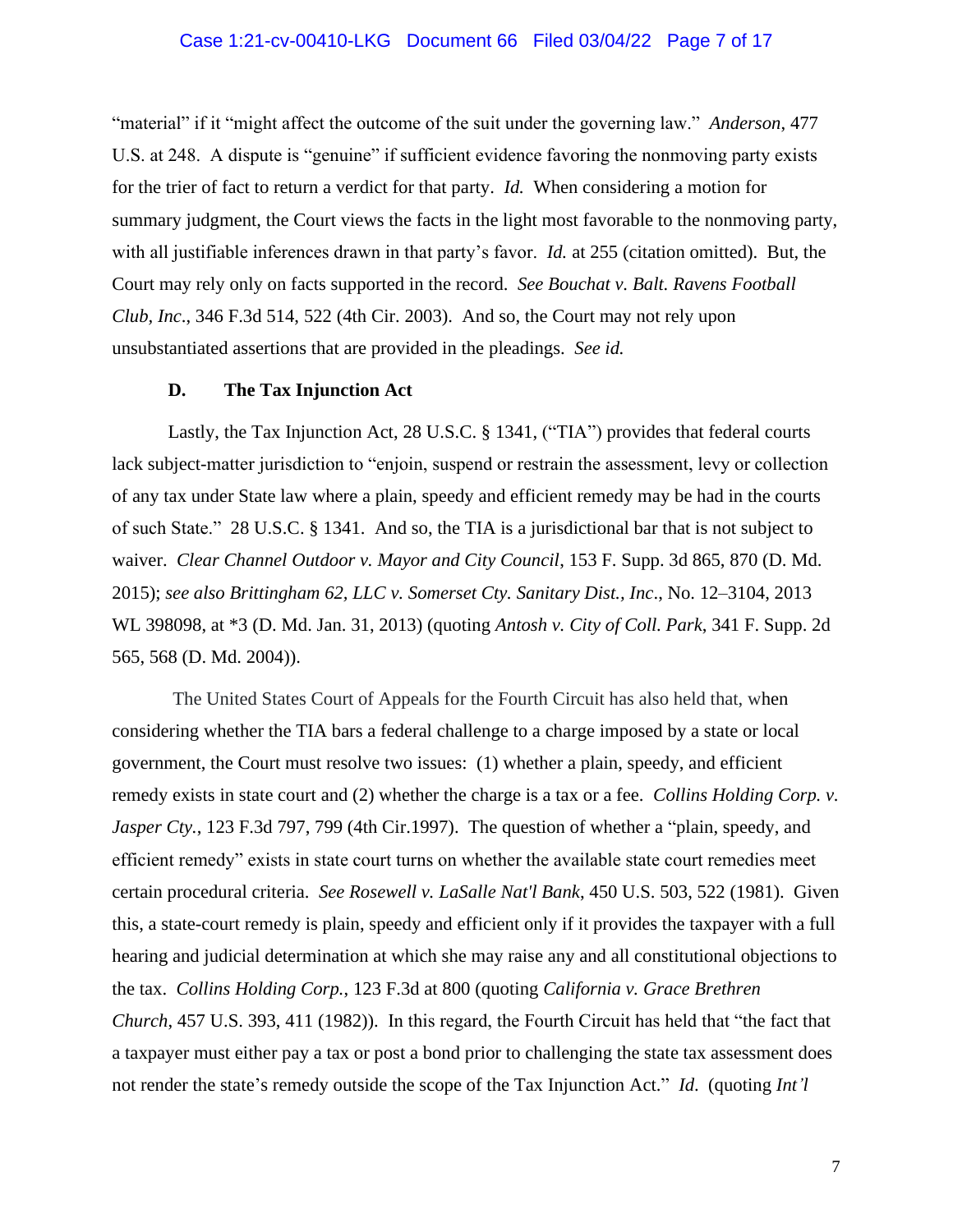### Case 1:21-cv-00410-LKG Document 66 Filed 03/04/22 Page 8 of 17

*Lotto Fund v. Va. State Lottery Dep't*, [20 F.3d 589, 593](https://casetext.com/case/int-lotto-fd-v-virginia-state-lo#p593) (4th Cir. 1994)). And so, the "plain, speedy and efficient" remedy inquiry "involves an examination of state law to determine whether a taxpayer who follows the proper channels can receive adequate judicial review under state law." *Id*. at 800.

Relevant to this case, the Fourth Circuit has previously recognized that "[t]he Maryland legislature established 'a comprehensive remedial scheme for the refund of taxes erroneously paid.'" *Gwozdz v. HealthPort Techs., LLC*, 846 F.3d 738, 740 (4th Cir. 2017) (quoting *White v. Prince George's Cty*., [282 Md. 641,](https://casetext.com/case/white-v-prince-georges-co) 648 (Md. 1978)). Specifically, the Fourth Circuit observed in *Gwozdz* that a taxpayer can begin by requesting reimbursement from the Comptroller, the taxpayer may request an informal hearing and may appeal the Comptroller's final determination to the Maryland Tax Court, and a dissatisfied taxpayer may appeal the Tax Court's decision to the Circuit Court of Maryland. *Id*. at 740-41. The Fourth Circuit also observed in *Gwozdz* that this administrative remedy encompasses "every type of tax, fee, or charge improperly collected by a Maryland governmental entity," and that Maryland courts have uniformly held that the administrative remedy is a taxpayer's sole route to relief. *Id*. at 741. (citing *Brutus 630, LLC v. Town of Bel Air*, [448 Md. 355,](https://casetext.com/case/brutus-630-llc-v-town-of-bel-air-2) 372 (Md. 2016) (emphasis omitted) (quoting *Bowman v. Goad*, [348 Md. 199,](https://casetext.com/case/bowman-v-goad) 203 (Md. 1997)). Given this, the Fourth Circuit has held that the fact that the remedy for challenging a tax in Maryland is initially an administrative one, "does not place it outside the TIA's purview." *Id*.

In addition, this Court has recognized that the "nebulous line between tax and fee is determined by federal law." *Brittingham*[, 2013 WL 398098, at \\*3](https://1.next.westlaw.com/Link/Document/FullText?findType=Y&serNum=2029785962&pubNum=0000999&originatingDoc=Iaa639b10adf711e5b10893af99153f48&refType=RP&originationContext=document&transitionType=DocumentItem&ppcid=f188b5ee68c04b878903a55aeef1f465&contextData=(sc.History*oc.Default)) (citing *Folio*[, 134 F.3d at](https://1.next.westlaw.com/Link/Document/FullText?findType=Y&serNum=1998039142&pubNum=0000506&originatingDoc=Iaa639b10adf711e5b10893af99153f48&refType=RP&fi=co_pp_sp_506_1217&originationContext=document&transitionType=DocumentItem&ppcid=f188b5ee68c04b878903a55aeef1f465&contextData=(sc.History*oc.Default)#co_pp_sp_506_1217)  [1217\)](https://1.next.westlaw.com/Link/Document/FullText?findType=Y&serNum=1998039142&pubNum=0000506&originatingDoc=Iaa639b10adf711e5b10893af99153f48&refType=RP&fi=co_pp_sp_506_1217&originationContext=document&transitionType=DocumentItem&ppcid=f188b5ee68c04b878903a55aeef1f465&contextData=(sc.History*oc.Default)#co_pp_sp_506_1217); *Clear Channel*, 153 F. Supp. 3d at 870. Given this, the Court should assess "whether the charge is for revenue raising purposes, making it a 'tax,' or for regulatory or punitive purposes, making it a 'fee,'" when considering whether a particular charge is a tax or a fee. *[Valero](https://1.next.westlaw.com/Link/Document/FullText?findType=Y&serNum=2000066283&pubNum=0000506&originatingDoc=Iaa639b10adf711e5b10893af99153f48&refType=RP&fi=co_pp_sp_506_134&originationContext=document&transitionType=DocumentItem&ppcid=f188b5ee68c04b878903a55aeef1f465&contextData=(sc.History*oc.Default)#co_pp_sp_506_134)  Terrestrial Corp. v. Caffrey*[, 205 F.3d 130, 134 \(4th Cir. 2000\).](https://1.next.westlaw.com/Link/Document/FullText?findType=Y&serNum=2000066283&pubNum=0000506&originatingDoc=Iaa639b10adf711e5b10893af99153f48&refType=RP&fi=co_pp_sp_506_134&originationContext=document&transitionType=DocumentItem&ppcid=f188b5ee68c04b878903a55aeef1f465&contextData=(sc.History*oc.Default)#co_pp_sp_506_134) "The 'classic tax' is imposed by the legislature upon a large segment of society, and is spent to benefit the community at large." *Id.* [at 134](https://1.next.westlaw.com/Link/Document/FullText?findType=Y&serNum=2000066283&pubNum=0000506&originatingDoc=Iaa639b10adf711e5b10893af99153f48&refType=RP&fi=co_pp_sp_506_134&originationContext=document&transitionType=DocumentItem&ppcid=f188b5ee68c04b878903a55aeef1f465&contextData=(sc.History*oc.Default)#co_pp_sp_506_134) (citing *San Juan Cellular Tel. Co*. *v. Pub. Serv. Comm'n*[, 967 F.2d 683, 685 \(1st Cir.](https://1.next.westlaw.com/Link/Document/FullText?findType=Y&serNum=1992107095&pubNum=0000350&originatingDoc=Iaa639b10adf711e5b10893af99153f48&refType=RP&fi=co_pp_sp_350_685&originationContext=document&transitionType=DocumentItem&ppcid=f188b5ee68c04b878903a55aeef1f465&contextData=(sc.History*oc.Default)#co_pp_sp_350_685)  [1992\)](https://1.next.westlaw.com/Link/Document/FullText?findType=Y&serNum=1992107095&pubNum=0000350&originatingDoc=Iaa639b10adf711e5b10893af99153f48&refType=RP&fi=co_pp_sp_350_685&originationContext=document&transitionType=DocumentItem&ppcid=f188b5ee68c04b878903a55aeef1f465&contextData=(sc.History*oc.Default)#co_pp_sp_350_685) . By comparison, "[t]he 'classic fee' is imposed by an administrative agency upon only those persons, or entities, subject to its regulation for regulatory purposes, or to raise 'money placed in a special fund to defray the agency's regulation-related expenses.'" *[Id](https://1.next.westlaw.com/Link/Document/FullText?findType=Y&serNum=2000066283&pubNum=0000506&originatingDoc=Iaa639b10adf711e5b10893af99153f48&refType=RP&originationContext=document&transitionType=DocumentItem&ppcid=f188b5ee68c04b878903a55aeef1f465&contextData=(sc.History*oc.Default))*. (quoting *[San](https://1.next.westlaw.com/Link/Document/FullText?findType=Y&serNum=1992107095&pubNum=0000350&originatingDoc=Iaa639b10adf711e5b10893af99153f48&refType=RP&fi=co_pp_sp_350_685&originationContext=document&transitionType=DocumentItem&ppcid=f188b5ee68c04b878903a55aeef1f465&contextData=(sc.History*oc.Default)#co_pp_sp_350_685)  Juan Cellular*[, 967 F.2d at 685\)](https://1.next.westlaw.com/Link/Document/FullText?findType=Y&serNum=1992107095&pubNum=0000350&originatingDoc=Iaa639b10adf711e5b10893af99153f48&refType=RP&fi=co_pp_sp_350_685&originationContext=document&transitionType=DocumentItem&ppcid=f188b5ee68c04b878903a55aeef1f465&contextData=(sc.History*oc.Default)#co_pp_sp_350_685).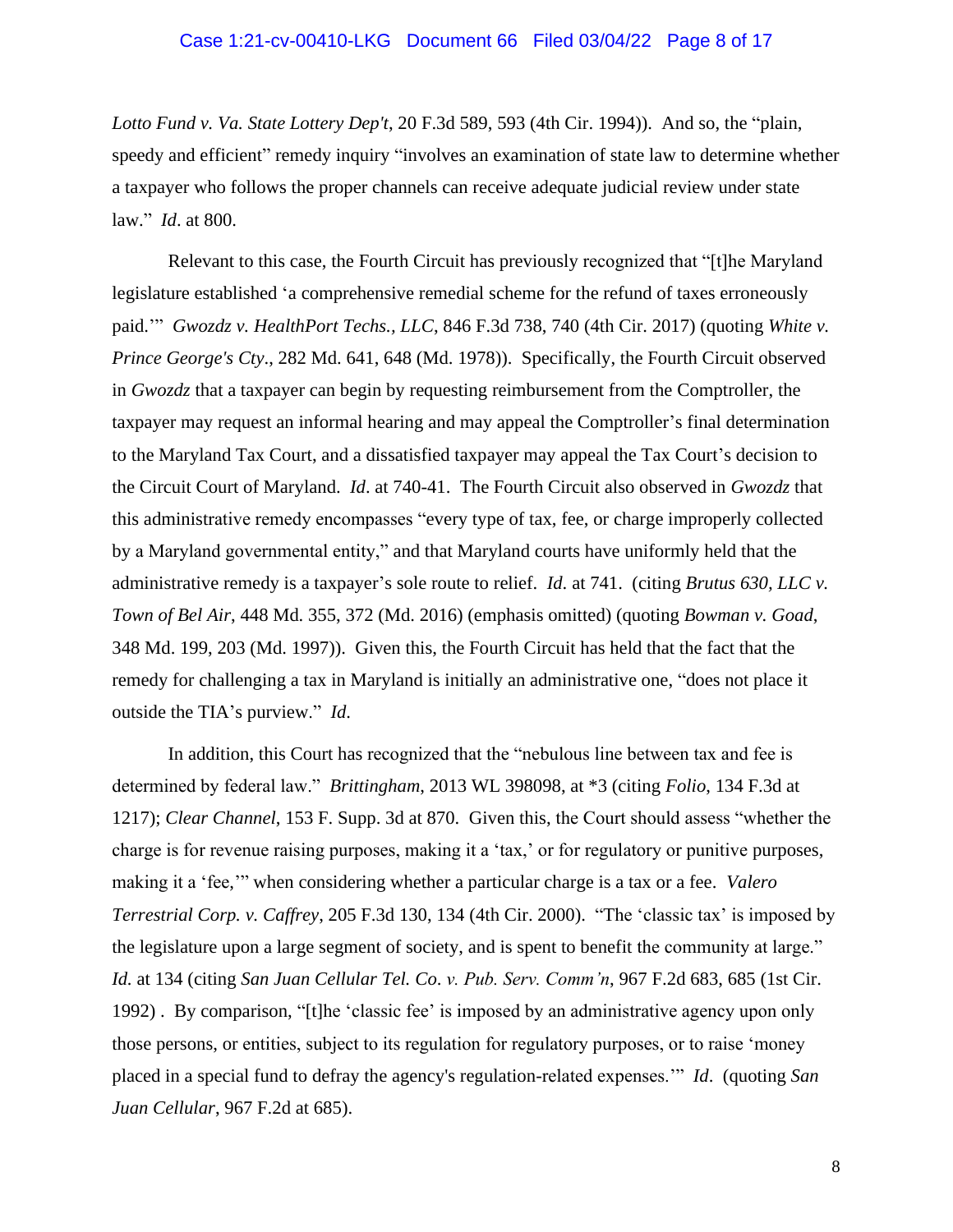## Case 1:21-cv-00410-LKG Document 66 Filed 03/04/22 Page 9 of 17

The Fourth Circuit has developed a three-prong inquiry to aid the Court in determining where a particular charge falls on the spectrum between a classic tax and a classic fee. Notably, the Court considers: "(1) what entity imposes the charge; (2) what population is subject to the charge; and (3) what purposes are served by the use of the monies obtained by the charge." *[Id](https://1.next.westlaw.com/Link/Document/FullText?findType=Y&serNum=2000066283&pubNum=0000506&originatingDoc=Iaa639b10adf711e5b10893af99153f48&refType=RP&originationContext=document&transitionType=DocumentItem&ppcid=f188b5ee68c04b878903a55aeef1f465&contextData=(sc.History*oc.Default))*. In this regard, the Fourth Circuit has held that a charge is more likely to be a tax if it is imposed by the legislature rather than an administrative agency. *See id.*; *Norfolk S. Ry. Co. v. City of Roanoke*, 916 F.3d. 315, 319 (4th Cir. 2019). A charge is also more likely to be a tax if it is imposed on a broad segment of the public, or if its primary purpose is to raise revenue for general government activity that benefits the entire community. *See Norfolk S. Ry. Co.*, 916 F.3d. at 319-320 (citing *GenOn Mid-Atl., LLC v. Montgomery Cty.*, 650 F.3d 1021, 1024 (4th Cir. 2011)). Because the characteristics of a charge will often place it somewhere between a classic fee and a classic tax, the Fourth Circuit has also recognized that this three-pronged inquiry often yields an ambiguous result. *Valero*, 205 F.3d at 134. Under such circumstances, the question of the purposes served with the funds collected by the charge becomes the most important factor in the Court's assessment. *See [DIRECTV, Inc. v. Tolson](https://1.next.westlaw.com/Link/Document/FullText?findType=Y&serNum=2014661958&pubNum=0000506&originatingDoc=Iaa639b10adf711e5b10893af99153f48&refType=RP&fi=co_pp_sp_506_125&originationContext=document&transitionType=DocumentItem&ppcid=f188b5ee68c04b878903a55aeef1f465&contextData=(sc.History*oc.Default)#co_pp_sp_506_125)*, 513 F.3d 119, 125 [\(4th Cir.](https://1.next.westlaw.com/Link/Document/FullText?findType=Y&serNum=2014661958&pubNum=0000506&originatingDoc=Iaa639b10adf711e5b10893af99153f48&refType=RP&fi=co_pp_sp_506_125&originationContext=document&transitionType=DocumentItem&ppcid=f188b5ee68c04b878903a55aeef1f465&contextData=(sc.History*oc.Default)#co_pp_sp_506_125) 2008); *see also Club Ass'n of W. Va., Inc. v. Wise*, 156 F. Supp. 2d 599, 614 (D. Md. 2001).

### **IV. LEGAL ANALYSIS**

Defendant has moved to dismiss this matter pursuant to Fed. R. Civ. P.  $12(b)(1)$  and (6) upon the following seven grounds: (1) plaintiffs' claims are not ripe; (2) the TIA precludes federal court jurisdiction over plaintiffs' challenges to the DATA; (3) principles of tax comity warrant dismissal of this case; (4) plaintiffs do not have a private right of action to enforce the Internet Tax Freedom Act ("ITFA"); (5) the ITFA does not preempt the DATA; (6) the DATA does not violate the Commerce Clause; and (7) the pass-through prohibition provision of the DATA does not violate the Due Process Clause, Commerce Clause, or First Amendment. *See generally* Def. Mem.

Plaintiffs counter in their response in opposition to defendant's motion to dismiss that the Court may consider this matter, because their claims in this action are ripe and these claims are not jurisdictionally precluded by the TIA, or principles of tax comity. Pl. Mem. at 11-38. In addition, plaintiffs argue in their motion for summary judgment that the undisputed material facts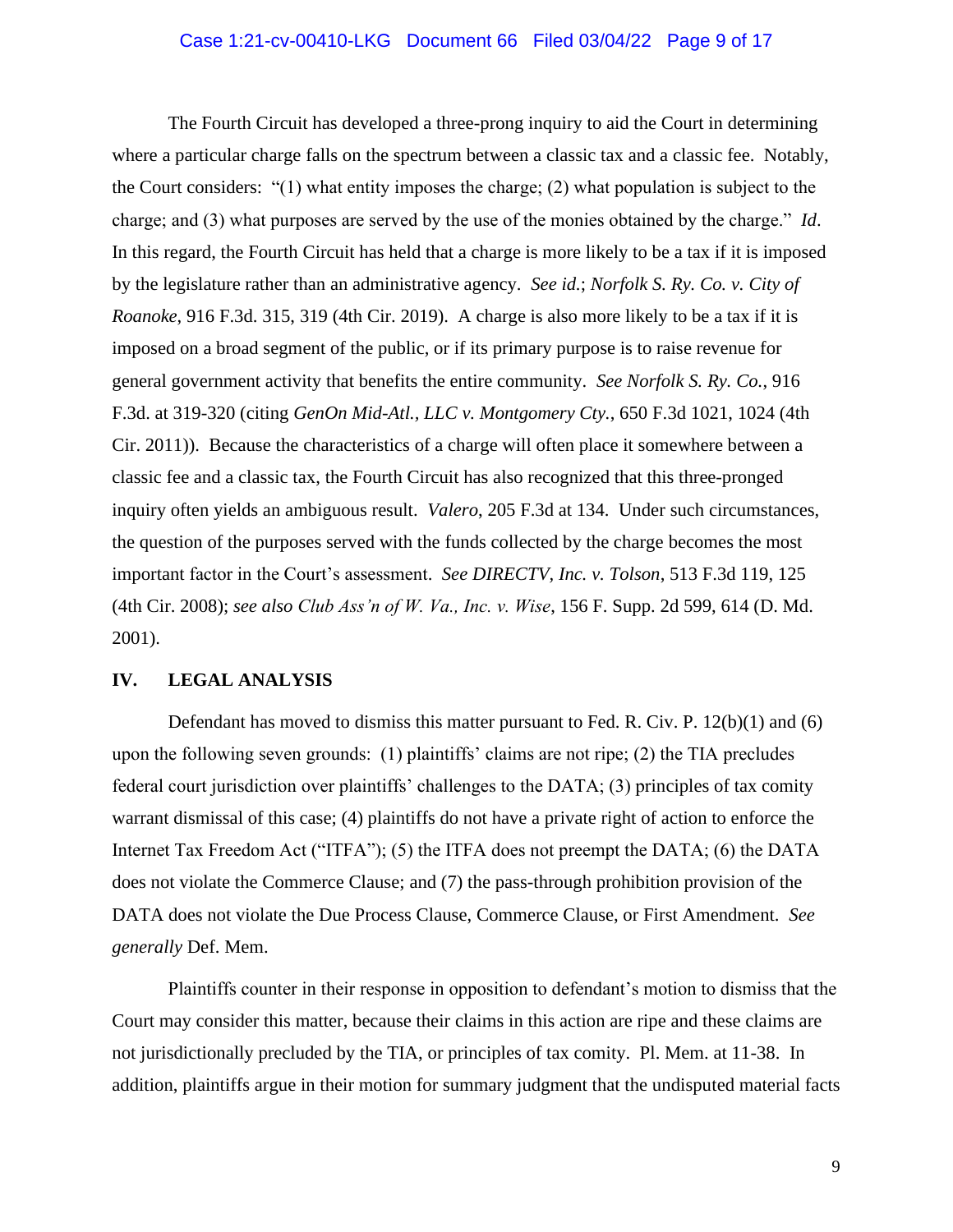### Case 1:21-cv-00410-LKG Document 66 Filed 03/04/22 Page 10 of 17

in this case show that they are entitled to judgment as a matter of law with regards to their statutory and constitutional law claims. *Id.* at 38-61. And so, plaintiffs request that the Court deny defendant's motion to dismiss and grant their motion for summary judgment. *Id.* at 61.

For the reasons that follow, the TIA bars plaintiffs' challenge to the charge imposed by the DATA, because this charge is a tax and Maryland law provides a plain, speedy and efficient remedy for plaintiffs to challenge this tax in state court. The TIA does not, however, preclude plaintiffs' challenge to the DATA's pass-through prohibition provision, because this provision does not involve the "assessment, levy or collection" of a tax. *See* Pl. Mem. at 2. And so, the Court **GRANTS-in-PART and DENIES-in-PART** defendant's motion to dismiss and **DISMISSES** Counts I, II and III of the amended complaint.

#### **A. Plaintiffs' Claims Are Ripe For Judicial Review**

As a preliminary matter, to the extent that defendant continues to argue that plaintiffs' claims are not ripe, because the Comptroller has not issued regulations to implement the DATA, this argument must fail. Def. Mem. at 8-10; Def. Reply at 1-4. The Comptroller issued regulations implementing the DATA on December 13, 2021. *See* Md. Code Regs. 03.12.01.01 to .06. And so, plaintiffs' claims are ripe for review by this Court.

### **B. The TIA Bars Plaintiffs' Claims**

Turning to substance of defendant's motion to dismiss, the parties agree that the question of whether the TIA jurisdictionally bars plaintiffs' challenge to the DATA is a threshold issue that the Court should resolve before considering their other arguments in this case. *See* Def. Mem. at 10-12; Pl. Mem. at 1-3. And so, the Court begins its analysis by considering whether the jurisdictional bar in the TIA precludes plaintiffs' statutory and constitutional law claims in this case.

A careful review of the plain language of the DATA and the relevant case law shows that the charge imposed by this statute is a tax and that Maryland law provides a plain, speedy and efficient remedy for plaintiffs to challenge this tax in state court. Given this, the Court must DISMISS Counts I, II and III of the amended complaint for lack of subject-matter jurisdiction, pursuant to the TIA.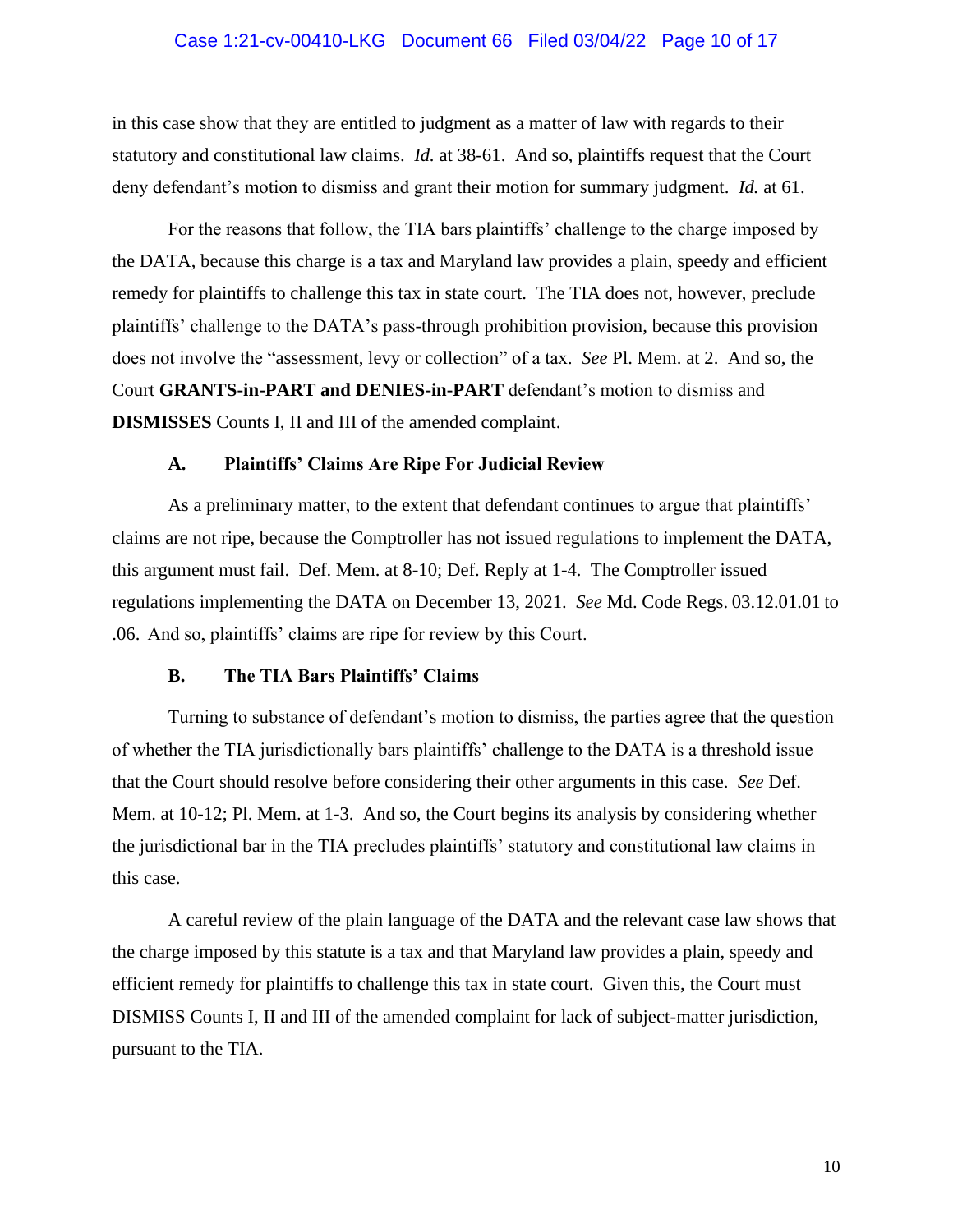### **1. The DATA's Charge Is A Tax**

A plain reading of the DATA makes clear that the charge imposed by this statute is a tax for TIA purposes. Because the parties disagree about the proper legal framework for the Court's analysis in determining whether the charge imposed by the DATA is a tax or a penalty, the Court briefly addresses this issue. *Compare* Def. Mem. at 12-19, *with* Pl. Mem. at 21-29.

The Fourth Circuit has long held that the Court considers three factors to determine whether a charge is a tax or a penalty for TIA purposes, namely: "(1) what entity imposes the charge; (2) what population is subject to the charge; and (3) what purposes are served by the use of the monies obtained by the charge." *Valero,* 205 F.3d at 134; *see also Norfolk S. Ry. Co.*, 916 F.3d. at 319. Defendant argues without persuasion in this case that the Fourth Circuit set aside this well-established test in *Liberty University v. Lew*, 733 F.3d 72 (4th Cir. 2013).<sup>3</sup> See Def. Supp. Br. at 7-8. But, as plaintiffs correctly note, the Fourth Circuit and this Court have continued to apply the three-factor *Valero* framework to determine whether a charge is a tax or penalty in the years since the Fourth Circuit decided *Liberty University*. *See, e.g.*, *Norfolk S. Ry. Co.*, 916 F.3d at 319-22; *see also Clear Channel*, 153 F. Supp. 3d at 871-85. Given this, *Valero* remains good law and provides the appropriate framework for the Court's analysis in this case.

Applying this legal framework here, the Court concludes that the charge in the DATA is a tax for several reasons. First, the initial factor that the Court considers under *Valero⸺*what entity imposes the charge⸺supports finding that the DATA's charge is a tax. The text of the DATA makes clear that the Maryland General Assembly enacted this statute and imposes the DATA's charge. *See* Md. Code Ann., Tax-Gen. §§ 7.5-101 to -301. The Fourth Circuit has recognized on several occasions that a charge is more likely to be a tax if it is imposed by the legislature, which is the case here. *See id.*; *see also Valero*, 205 F.3d at 134; *Norfolk S. Ry. Co.*,

<sup>3</sup> *Liberty University* involves a challenge to the Patient Protection and Affordable Care Act's ("ACA") employer mandate under, among other things, the Anti-Injunction Act ("AIA"). *See Liberty Univ.*, 733 F.3d at 87-89. The Court reads *Liberty University* to provide additional factors that the Court may consider when assessing the purposes served by the use of the monies obtained by the charge under prong three of the *Valero* test. *See id.* at 96 (noting that the "essential feature" of any tax is that "it produces at least some revenue for the Government," and "the absence of a scienter requirement, collection by the [IRS] through the normal means of taxation, and the absence of negative legal consequences beyond requiring payment to the [IRS]," are additional characteristics indicative of a tax rather than a fee).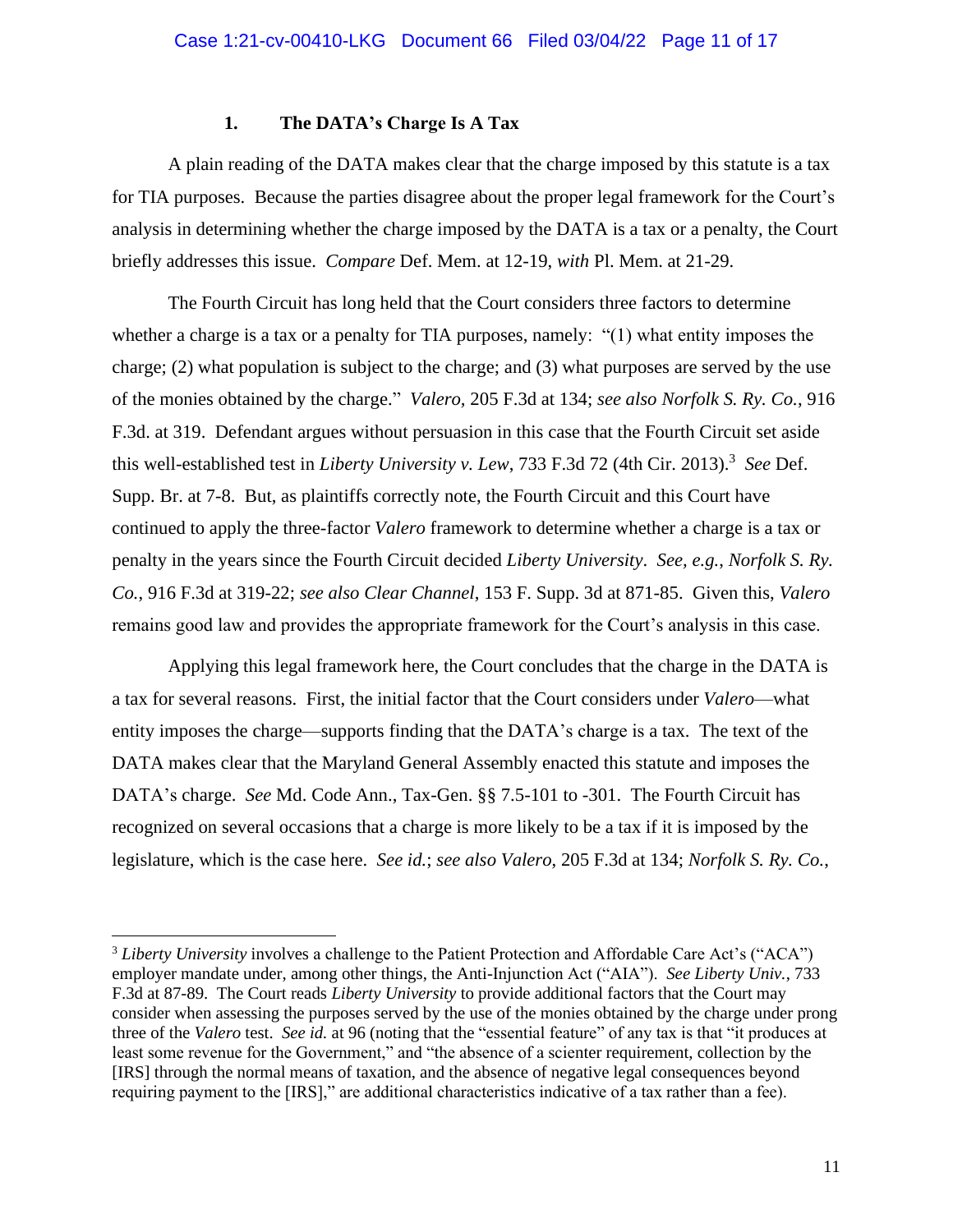### Case 1:21-cv-00410-LKG Document 66 Filed 03/04/22 Page 12 of 17

916 F.3d. at 319. And so, prong one of *Valero* weighs in favor of finding that the DATA's charge is a tax, rather than a penalty.

The second factor that the Court considers under *Valero*—what population is subject to the charge⸺also weighs in favor of finding that the charge imposed by the DATA is a tax. In *Norfolk S. Ry. Co.*, the Fourth Circuit explained that "a charge is more likely to be a tax if it is imposed on a broad segment of the public." *See Norfolk S. Ry. Co.*, 916 F.3d at 319 (citing *GenOn*, 650 F.3d at 1024; *but see GenOn*, 650 F.3d at 1024 (finding that the carbon emission charge at issue was a fee because "the burden [of the charge] falls on GenOn alone"). In this case, the text of the DATA makes clear that this statute imposes a charge on any business that has annual gross revenues derived from digital advertising services provided in the State of Maryland, if that business has at least \$100 million in global annual gross revenues. *See* Md. Code Ann., Tax-Gen. §§ 7.5-102 to -103. Given this, there can be no genuine dispute that many companies, including many of plaintiffs' members in this case, will be liable for the charge imposed by the DATA. *See* Am. Compl. at ¶¶ 15, 17, 19, 21 (alleging that "many" of the members of plaintiff organizations "will be liable to pay the charge imposed by the Act"). And so, the second factor that the Court considers under *Valero* also suggests that the DATA's charge is a tax. *See Norfolk S. Ry. Co.*, 916 F.3d at 319; *see also Club Ass'n*, 156 F. Supp. 2d at614 (D. Md. 2001) (finding that the charge imposed by West Virginia's Limited Video Lottery Act was a tax, despite applying only to those persons seeking a license under the act).

*Valero's* third factor⸺the purposes served by the use of the monies obtained by the charge⸺similarly weighs in favor of finding that the DATA is a tax in this case. Again, the plain text of the DATA makes clear that the primary purpose of the charge imposed by this statute is to raise revenue for general government activity that will benefit the entire community. *See* Md. Code Ann., Tax-Gen. §§ 2-4A-02. Notably, it is undisputed that the funds collected from the charge imposed by the DATA will be used by the State of Maryland to fund educational improvements for the general welfare through the Blueprint for Maryland Fund. *See* Def. Mem. at 21; Pl. Mem. at 26-28. Defendant explains that this fund will support the transformation of "Maryland's education system to world-class student achievement levels." *See* Md. Code Ann., Educ. § 1-301(a); *see also* Tr. at 8:05-8:13. And so, the purpose served by funds collected pursuant to the DATA will promote the general welfare and benefit the general population in the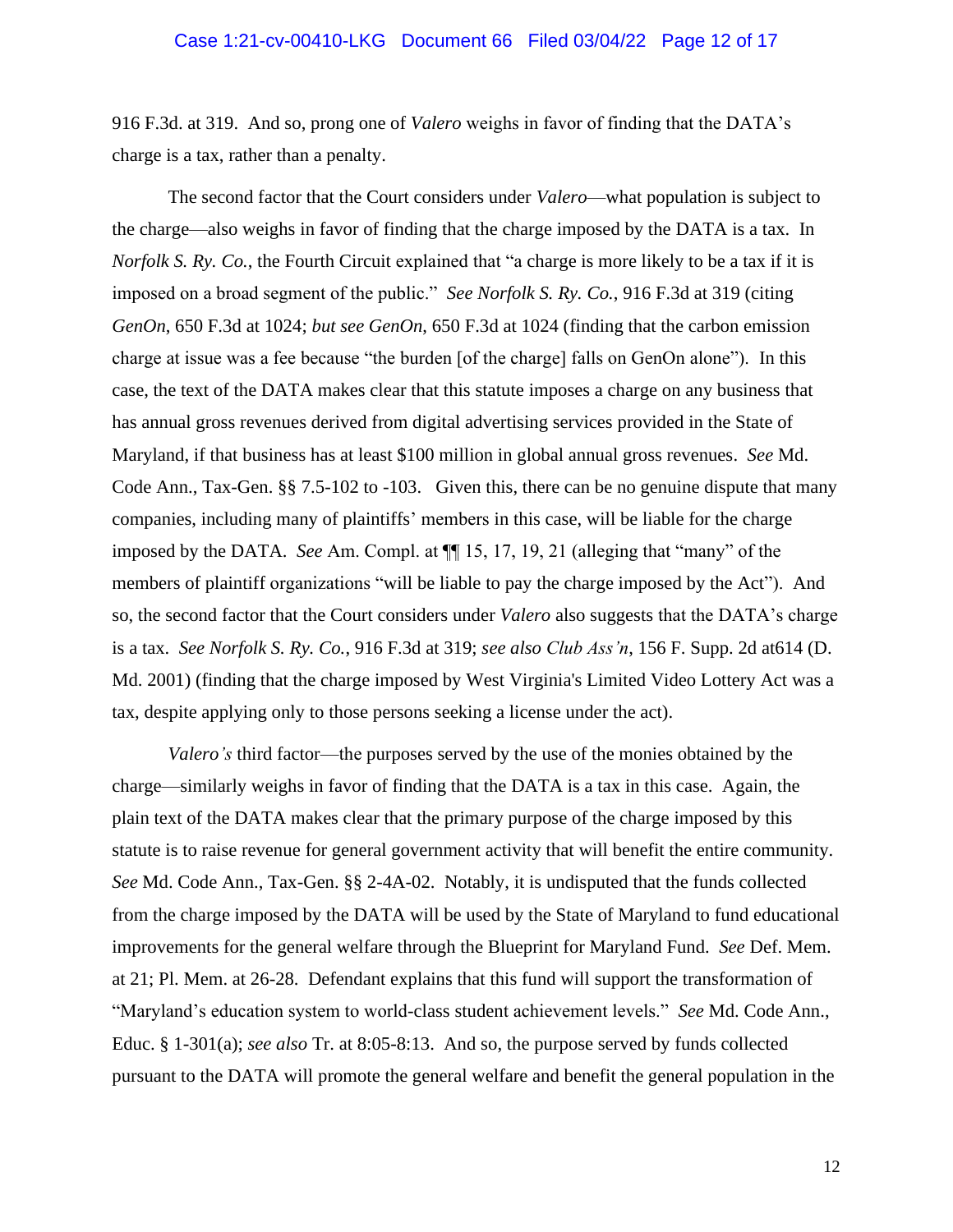### Case 1:21-cv-00410-LKG Document 66 Filed 03/04/22 Page 13 of 17

State of Maryland. *See* Md. Code Ann., Tax-Gen. §§ 2-4A-01 to -02; *see also* Md. Code Ann., Educ. § 1-301(a);

Several other important facts about the DATA also show that the charge imposed by this statute is a tax rather than a penalty. For example, there is no dispute in this case that the DATA will produce some revenue. *See* Md. Code Ann., Tax-Gen. § 7.5-102; *see also Liberty Univ.*, 733 F.3d at 96. The text of the DATA also makes clear that charge imposed under this statute is not dependent upon a scienter requirement, or any unlawful conduct. Md. Code Ann., Tax-Gen. § 7.5-102(a); *see also Liberty Univ.*, 733 F.3d at 96. Rather, the DATA provides that the amount of tax imposed will depend upon the amount of the annual gross revenues of a particular business. Md. Code Ann., Tax-Gen.  $\S 7.5$ -102(a).<sup>4</sup>

Plaintiffs' argument that the DATA must be a penalty, because the charge imposed by this statute must be borne entirely by digital advertising companies, is also unpersuasive. Pl. Mem. at 24-25. Plaintiffs are correct that the DATA contains a pass-through prohibition that prohibits companies from directly passing on the cost of the digital ad tax to a purchaser of digital advertising services. Pl. Mem. at 25; *see also* Md. Code Ann., Tax-Gen. § 7.5-102(c). But, the Court does not agree with plaintiffs that this pass-through prohibition makes the DATA's charge a penalty.

### **2. Maryland Law Provides A Plain, Speedy And Efficient Remedy**

Because the Court concludes that the charge imposed by the DATA is a tax for TIA purposes, the Court next considers whether Maryland law provides a plain, speedy and efficient remedy for plaintiffs to challenge this tax in state court. *See Collins Holding Corp.*, 123 F.3d at 799. As the Fourth Circuit has recognized on other occasions, Maryland law provides for such a

<sup>&</sup>lt;sup>4</sup> The Court does not share defendant's view that there is a bright-line rule under Fourth Circuit precedent that a charge that does not address unlawful conduct cannot be a penalty. *See* Def. Mem. at 16-17. But, the Court agrees with defendant that the fact that the DATA does not address unlawful conduct weighs in favor of concluding that the charge imposed by this statute is a tax. Defendant also persuasively argues that the DATA is not akin to a penalty, because the Comptroller has no discretion regarding whether to make the charge, or to set the amount of the charge under the Act. *See id.* at 19-20; *see also* Md. Code Ann., Tax-Gen. §§ 7.5-101 to -103.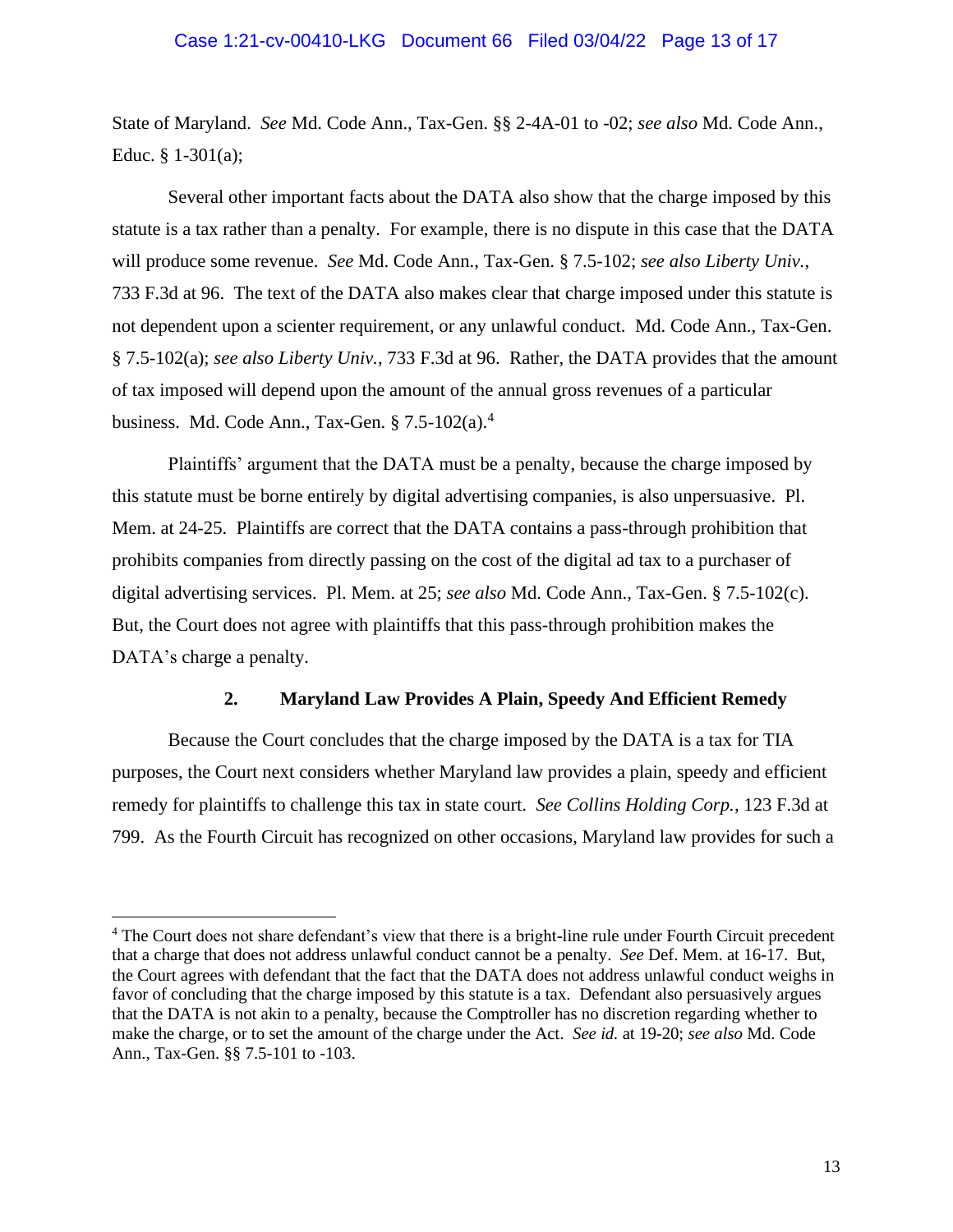### Case 1:21-cv-00410-LKG Document 66 Filed 03/04/22 Page 14 of 17

remedy. *See Gwozdz*, 846 F.3d at 740 (recognizing that the Maryland legislature established "a comprehensive remedial scheme for the refund of taxes erroneously paid").

Under Maryland law, plaintiffs and their members may challenge the charge imposed by the DATA by pursuing either a pre-deprivation or post-deprivation remedy. *See* Md. Code Ann., Tax-Gen. § 13-901(a) (post-deprivation); *id.* at § 13-401 (pre-deprivation); *id.* at § 13- 528(a) (Tax Court appeal); *id.* at § 13-532 (judicial review). Specifically, Maryland's "predeprivation remedy" allows plaintiffs to challenge the DATA's charge before paying this tax, if the Comptroller determines that they did not pay the tax that was due and issues an assessment. *Id.* at § 13-401. Plaintiffs may also contest the charge by filing an appeal directly with the Maryland Tax Court. *Id*. at § 13-510(a)(1).

Alternatively, plaintiffs can pursue Maryland's "post-deprivation remedy," by first paying the DATA's charge and then seeking a refund. *See id.* at § 13-901(a). Maryland law makes clear that, if a post-deprivation remedy is pursued, the Comptroller will "(1) investigate each claim for refund and (2) conduct a hearing at the request of the claimant prior to a final determination on the claim," before issuing a notice of determination of the refund claim. *See id*. at § 13-904(a)-(b). Again, plaintiffs can appeal any unfavorable decision to the Maryland Tax Court. *Id*. at § 13-510(a)(6).

Maryland law also provides for additional judicial review of the determinations of the Maryland Tax Court for both pre-deprivation and post-deprivation remedies. *Id.* at § 13- 532(a)(2); *see* Md. Code Ann., Cts. & Jud. Proc. §§ 12-201, 12-301, 12-307, 12-308. And so, as the Fourth Circuit has recognized, "[t]he Maryland legislature established 'a comprehensive remedial scheme for the refund of taxes erroneously paid'" and that the fact that this remedy is initially an administrative one "does not place it outside the TIA's purview." *Gwozdz*, 846 F.3d at 740 (quoting *White v. Prince George's Cty.*, 387 A.2d 260, 264 (1978)).

Plaintiffs' arguments that their remedy for challenging the charge imposed by the DATA under Maryland law is not efficient are also not persuasive. Plaintiffs first argue that Maryland law does not provide for meaningful pre-deprivation remedy in this case, because their members will be forced to pursue this remedy at the risk of incurring penalties and interest, and possible criminal liability. Pl. Reply at 10-11. But, to the extent that this would be the case, plaintiffs acknowledge, as they must, that Maryland law provides for a post-deprivation remedy that would

14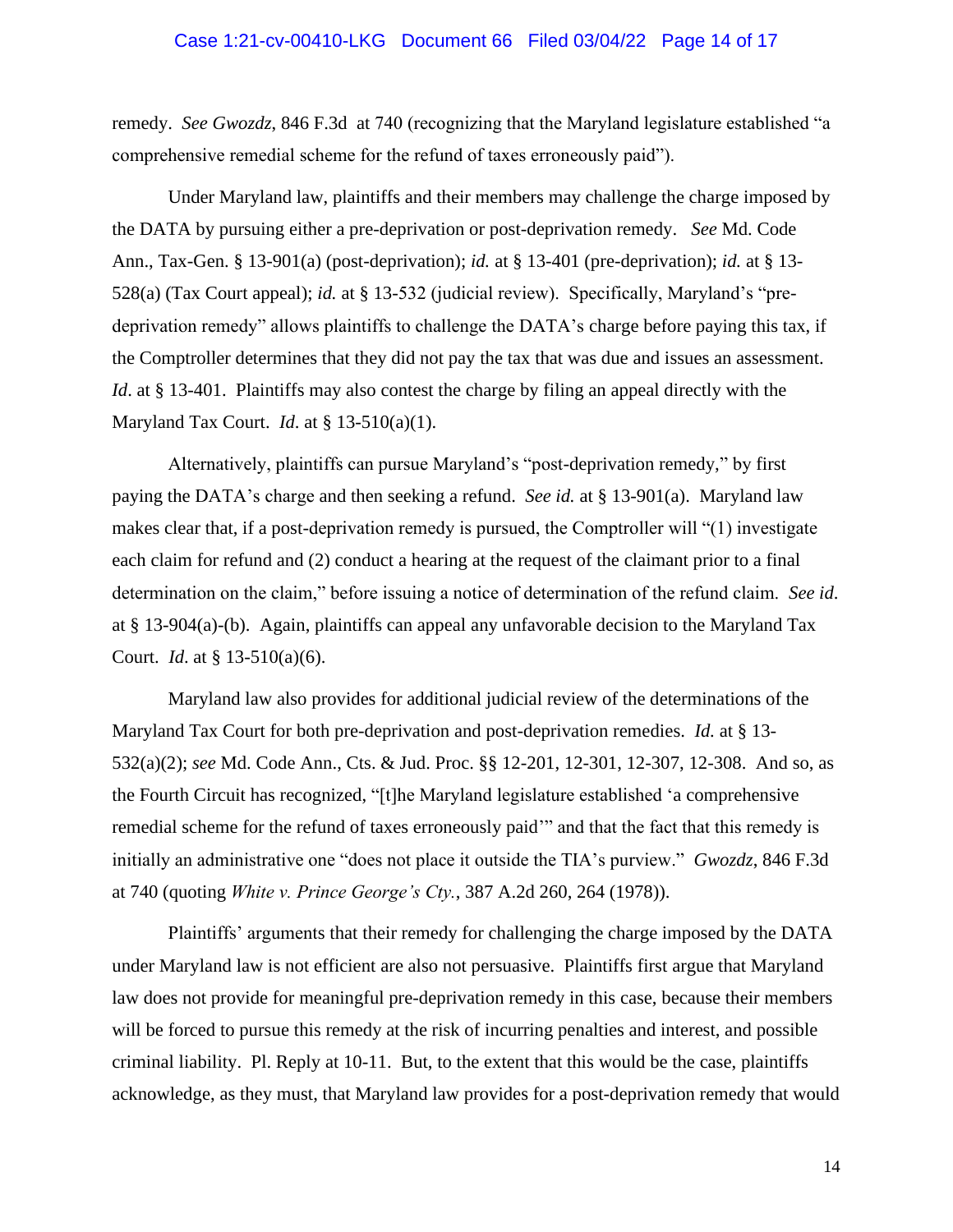### Case 1:21-cv-00410-LKG Document 66 Filed 03/04/22 Page 15 of 17

not pose such risks. *See id.* (conceding that Maryland has a post-deprivation scheme of judicial review).

Plaintiffs' argument that Maryland's post-deprivation remedy is inefficient, because it would require a "multiplicity of refund actions" on the same challenge to the DATA, is equally unavailing. Pl. Mem. at 34-36. In this regard, plaintiffs contend that multiple suits will be necessary in this case, because of the large number of their members who will want to challenge the DATA's charge. *Id.* Plaintiffs' assessment of the number of challenges that will be raised to the DATA may be correct. But, their concern about the need for a multiplicity of suits has more to do with how their members may choose to litigate this case, rather than any inefficiencies under Maryland law. As defendant explained during oral argument, Maryland law allows for one taxpayer to challenge the charge imposed by the DATA and to have the determination in that single case apply to other related challenges. Tr. at 44:16-45:23. Given this, Maryland law does not require that every company that wishes to challenge the charge imposed by the DATA to independently litigate their claim. And so, the circumstances presented here are quite distinguishable from those presented in *Ga. R.R. & Banking Co. v. Redwine*, 342 U.S. 299 (1952), where a single taxpayer was confronted with having to bring multiple claims under Georgia's remedy for challenging a tax.<sup>5</sup> See Redwine, 342 U.S. at 303.

In sum, the plain text of the DATA and the undisputed facts in this case make clear that the charge imposed by the DATA is a tax and that Maryland law provides a plain, speedy and efficient remedy for plaintiffs to challenge this tax in state court. Given this, the TIA jurisdictionally precludes plaintiffs' statutory and constitutional law challenges to this tax. And so, the Court must DISMISS Counts I, II and III of the amended complaint, pursuant to the TIA. Fed. R. Civ. P. 12(b)(1); 28 U.S.C. § 1341.

### **C. Plaintiffs May Pursue Their Challenge To The DATA's Pass-Through Prohibition**

While the TIA jurisdictionally bars plaintiffs' statutory and constitutional law challenges to the charge imposed by the DATA, plaintiffs are on firmer ground in arguing that the Court

<sup>5</sup> Plaintiffs' argument that Maryland's remedy is inefficient because of the financial burden imposed by the DATA's charge is without merit, because plaintiffs can remove this financial burden by pursuing Maryland's pre-deprivation remedy. *See* Pl. Mem. at 35-36; *see also* Def. Reply at 17-18.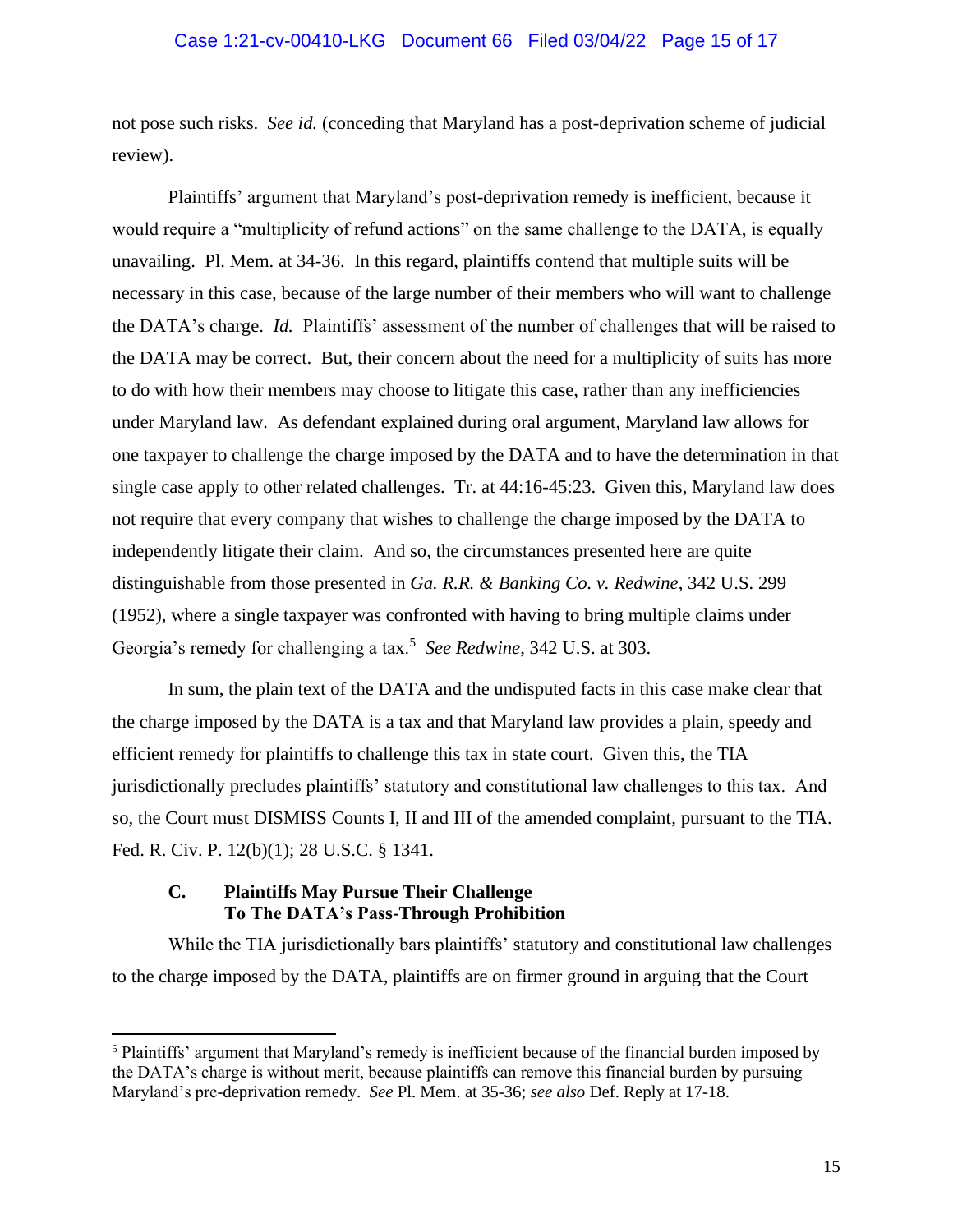# Case 1:21-cv-00410-LKG Document 66 Filed 03/04/22 Page 16 of 17

may consider their challenge to the DATA's pass-through prohibition provision in this Court. Pl. Mem. at 37-38. As discussed above, the DATA contains a pass-through prohibition that prohibits any person liable to pay a tax under the DATA from "directly pass[ing] on the cost of the tax . . . to a customer who purchases . . . digital advertising services by means of a separate fee, surcharge, or line-item." Md. Code Ann. Tax-Gen. § 7.5-102(c). In Count IV of the amended complaint, plaintiffs allege that this provision is unlawful, because it violates the Commerce Clause and the First Amendment. *See* Am. Compl. at ¶¶ 94-96.

The Court agrees with plaintiffs that their challenges to the DATA's pass-through prohibition do not involve a challenge to the "assessment, levy or collection" of a tax, which would implicate the TIA. *See* Pl. Mem. at 2. Rather, plaintiffs' challenges concern whether the State of Maryland can prevent taxpayers who are liable to pay the charge imposed by the DATA from passing on the cost of this tax to consumers. *See* Md. Code Ann. Tax-Gen. § 7.5-102(c).

Because the TIA does not bar such a claim, the Court declines to dismiss Count IV of the amended complaint.<sup>6</sup>

### **V. CONCLUSION**

In sum, the TIA bars plaintiffs' statutory and constitutional law challenges to the charge imposed by the DATA, because this charge is a tax and Maryland law provides a plain, speedy

<sup>6</sup> The Court is not persuaded by defendant's argument that the tax comity doctrine requires that the Court dismiss plaintiffs' claim challenging the DATA's pass-through prohibition provision. Granting plaintiffs' requested relief would not interfere with the State of Maryland's taxing power. *See* Am. Compl at Prayer for Relief (requesting that the Court declare the DATA unconstitutional insofar as it prohibits the assessment and recoupment of the DATA's charge in subsequent commercial transactions and forbids the inclusion of statements on an invoice of a separate fee, surcharge, or line-item to pass on the DATA's charge and to permanently enjoin defendant from prohibiting the assessment and recoupment of the DATA's charge in subsequent commercial transactions, or the inclusion of statements on an invoice of a separate fee, surcharge, or line-item to pass on the charge); *see also BellSouth Telecomms., Inc. v. Ferris*, 542 F.3d 499, 503 (6th Cir. 2008) (allowing a challenge to a similar pass-through prohibition provision to proceed, because the provision "neither generates tax revenue for the [State] nor alters the relationship between the [State] and the party obligated to pay the tax"); *Mobil Oil Corp. v. Tully*, 639 F.2d 912, 918 (2d Cir. 1981) (holding that a challenge to a pass-through prohibition provision could proceed, because "the anti-passthrough provision is not an exercise of the taxing power of the State . . . but rather of its police powers"); *Mobil Oil Corp. v. Dubno*, 639 F.2d 919, 922 (2d Cir. 1981) (allowing a challenge to a pass-through prohibition provision to proceed, because "the anti-passthrough provision[] is not an exercise of the [S]tate's taxing power"); *Levin v. Commerce Energy, Inc.*, 560 U.S. 413, 417 (2010) (the tax comity doctrine "restrains federal courts from entertaining claims for relief that risk disrupting state tax administration").